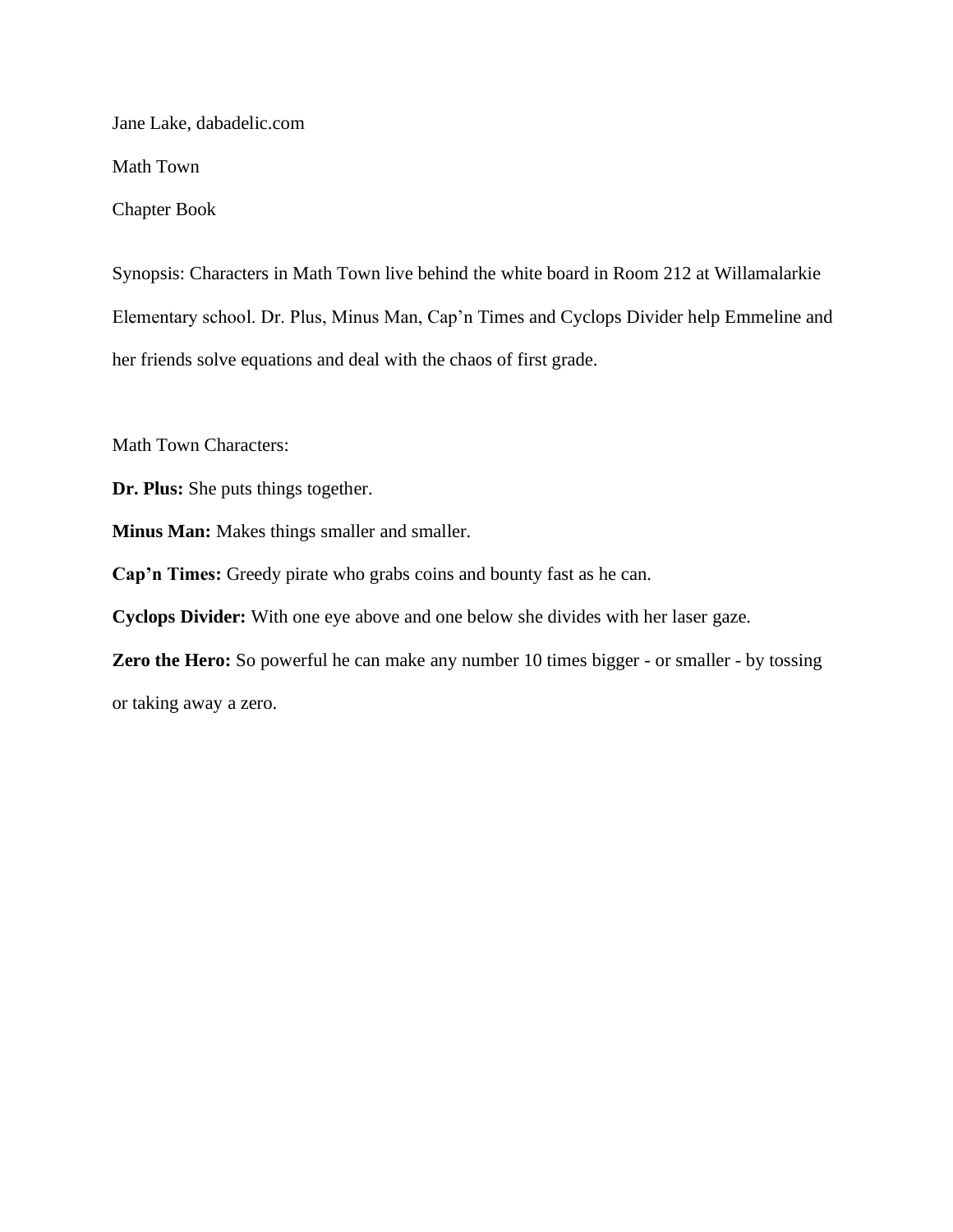Chapter 1: Meet Dr. Plus

"Take it," said Monroe throwing a broken bit of an eraser toward Emmeline's wavy hair. She dodged. Monroe stuck out his tongue.

She gave him the side-eye. "Stinky Baby," Emmeline whispered so he could read her lips. "Ms. Diondra. Emmeline called me a baby," cried Monroe.

"No blurting, you know the rules" Ms. Diondra growled. She scribbled " $4 + 1 = 2 + 3$ " on the board.

"What? No fair!" said Monroe.

"Zero talking or lunch detention," Ms. Diondra warned looking said over her shoulder. "I have two eyes in the back of my head. One is for you Monroe Davidson."

Monroe was the Loud Mouth of Room 212. A pesky gnat. (Emmeline learned how to spell gnat playing Scrabble with her cousin yesterday.) He'd bumped her elbow in art. In line he cut and stick his tongue out. Today, the gnat would get a swat Emmeline decided.

Sure enough turned toward her.

"I said *stinky* baby," she said. Franky snorted. Washington opened his mouth wide. Jade snickered and Miabella giggled. "Ewww. Something smells," said Miabella holding her nose.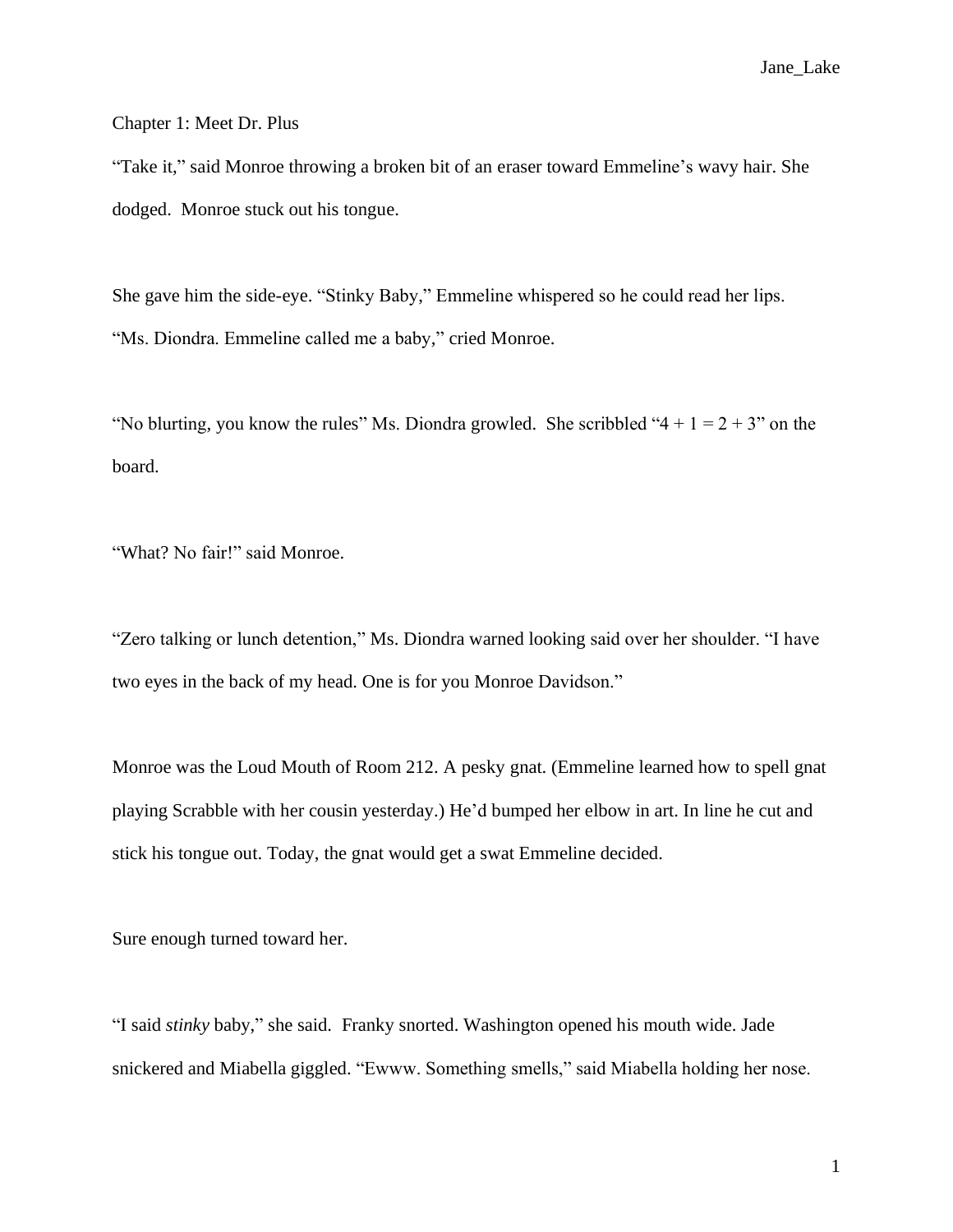"What is the matter Room 212?" A yellow slip of paper landed on Monroe's desk. "Lunch detention for disrupting my lesson." "What?" "Snap!" "Ooooh!"

Emmeline wished it wasn't a typical Tuesday in Room 212. But it was.

Stolen pencils. Crumpled notes. Line skips. Foot fights under the table. The big hand on the clock was ten minutes away from recess pranks and the smell of cafeteria lunch except –

A small hole jiggled on the white board above the calendar. Emmeline blinked. A smidge bigger than a dime, the spot shape-shifted into a puddle of spilled ink. Emmeline squinted her eyes.

Repeated Ms. Diondra: "Is four plus one the same as two plus three?" She walked toward Emmeline. A red plus sign with googly eyes popped out of the hole. "Ahh!" Emmeline shrieked. Dr. Plus's eyelashes fluttered. "Yes. It is."

"Huh?" said Emmeline. She dropped her pencil. For an instant heads turned to stare at Emmeline. Then they went back to talking and passing notes. That was Class 212.

Chelsea and Marla compared answers with each other. George scooted his chair toward the window to see a squirrel.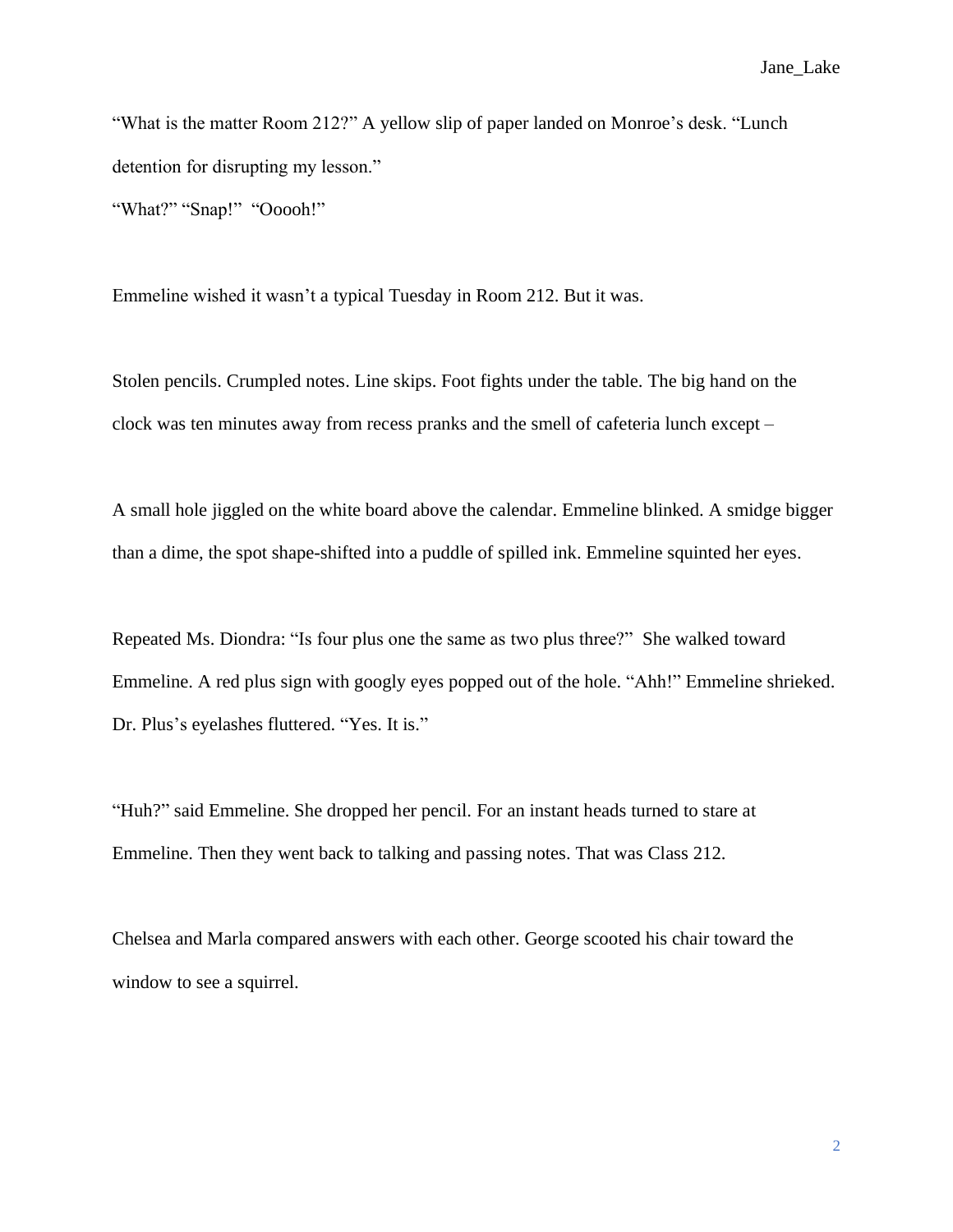"Wake up," said Ms. Diondra leaning over Emmeline's desk. Like a scientist inspecting a beetle she squinted. Then she said, "Is four plus one the same as two plus three?" Emmeline counted out groups of fingers on both hands.

"Yes." blurted Dr. Plus from the hole.

"Um, yes. " said Emmeline.

Noticing her nostrils, Ms. Diondra's breath smelled like cherry cough drops. "Is something the matter?" the teacher asked. Behind her square shoulders Dr. Plus took a curtsey and waved. Emmeline Jordan Wilkins, first grader at Willamalarkie Elementary, had officially met Dr. Plus.

"My pointer finger got pinched," Emmeline made-up. She showed Ms. Diondra. "Looks fine to me. If it bleeds see the nurse."

At the front of the class Ms. Diondra announced, "You'll need a pencil for this part." She passed scratch paper to each table. High up on the ledge of the white board Dr. Plus swung like an acrobat from hook to hook. She winked at Emmeline.

Sahara and Weston took out their pencils. They didn't notice Dr. Plus. Neither did George, who passed a sharpener to Monroe. Or Chelsea who started copying the problem on her paper.

Dr. Plus tap-danced a few steps away on the metal tray that held markers.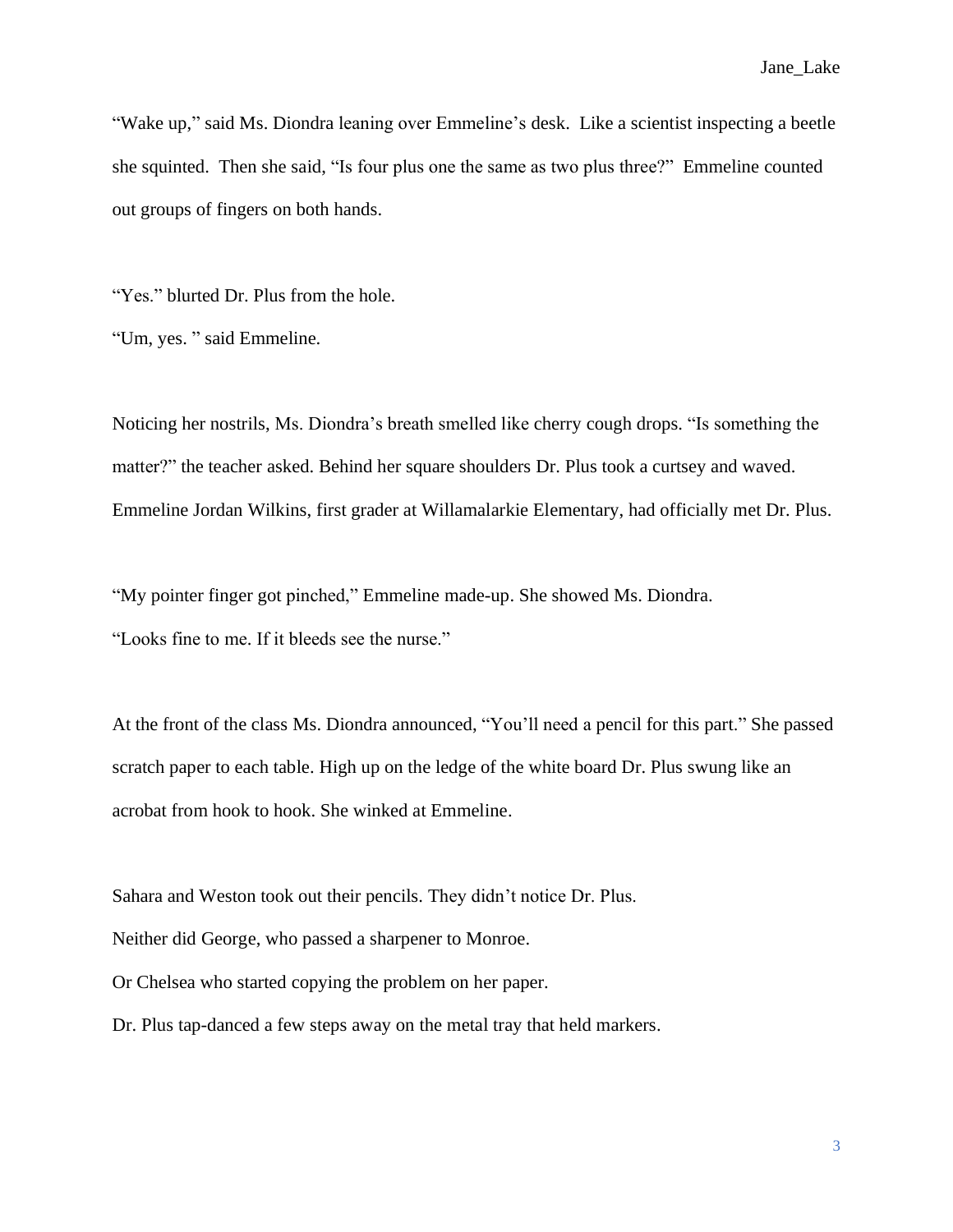"Attention class!" shouted Ms. Diondra. Several children put their hands over their ears. Monroe dropped the paperclip he'd been fidgeting with.

"Listen up: Jeremy and Jen went fishing. Jeremy caught 6 fish. Jen caught 1. Then they went home. How many fish did they catch?" asked Ms. Diondra.

"Is this addition?" blurted Monroe. "What if they drop the fish on the way home?" asked Weston. "No talking," said Ms. Diondra.

Emmeline carefully watched Dr. Plus reach in her doctor bag and unroll first aid bandages. She roped them around Jeremy's six fish.

"1-2, 3-4, 5-6" Emmeline counted.

Next, Dr. Plus cast a fishing pole over Jen's fish. It bit!

"Plus one more is – " Emmeline counted. Jen's fish landed next to Jeremy's group of six fish. "Seven," said Emmeline calmly. She raised her hand. "Yes?" said the teacher.

"One!" "Six!" "Five" "Twelve!" shouted the other children even though it wasn't their turn. Ms. Diondra tapped her marker on the corner of her desk. "How do you know that?" "Six plus one more is seven." Emmeline hiccupped. "Altogether."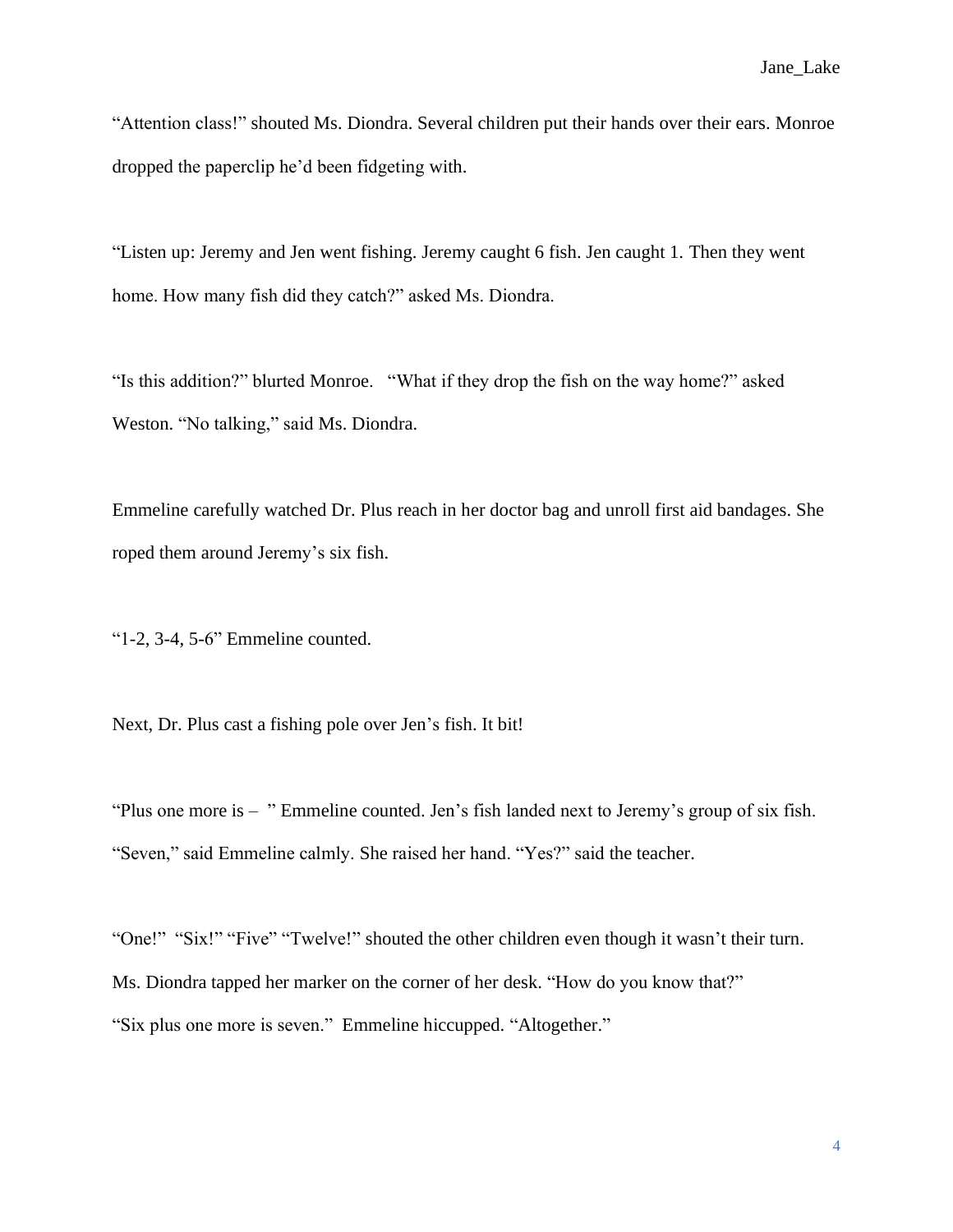"Yes!" exclaimed Ms. Diondra frantically pointing at the board and circling the fish. "Six fish plus the one Jen caught makes seven." With flippers, Dr. Plus swam around the school of seven fish.

"Any number plus one is – ?" Ms. Diondra asked the class. They shouted, "The next number!" Dr. Plus waved good-bye and dove into the hole that led to Math Town. Emmeline smiled. She was sure going to miss Dr. Plus.

At recess, Emmeline and her friends Chelsea and Marla joined a four-square game on the blacktop. She kept thinking about Dr. Plus. "Chelsea, did you see anything unusual during math today?"

"Who? A what?"

"Never mind," said Emmeline. It was her turn to serve. She smacked the rubber ball into Weston's square. "It was probably my imagination."

"Your math-imagination," joked Chelsea. Emmeline missed the ball. "What did you say?" she asked.

"Mathimagination. It was all in your math-imagination."

Standing in line, Marla said, "You know Dr. Plus."

"I do. She puts things together. Adding. Plussing" said Emmeline.

5